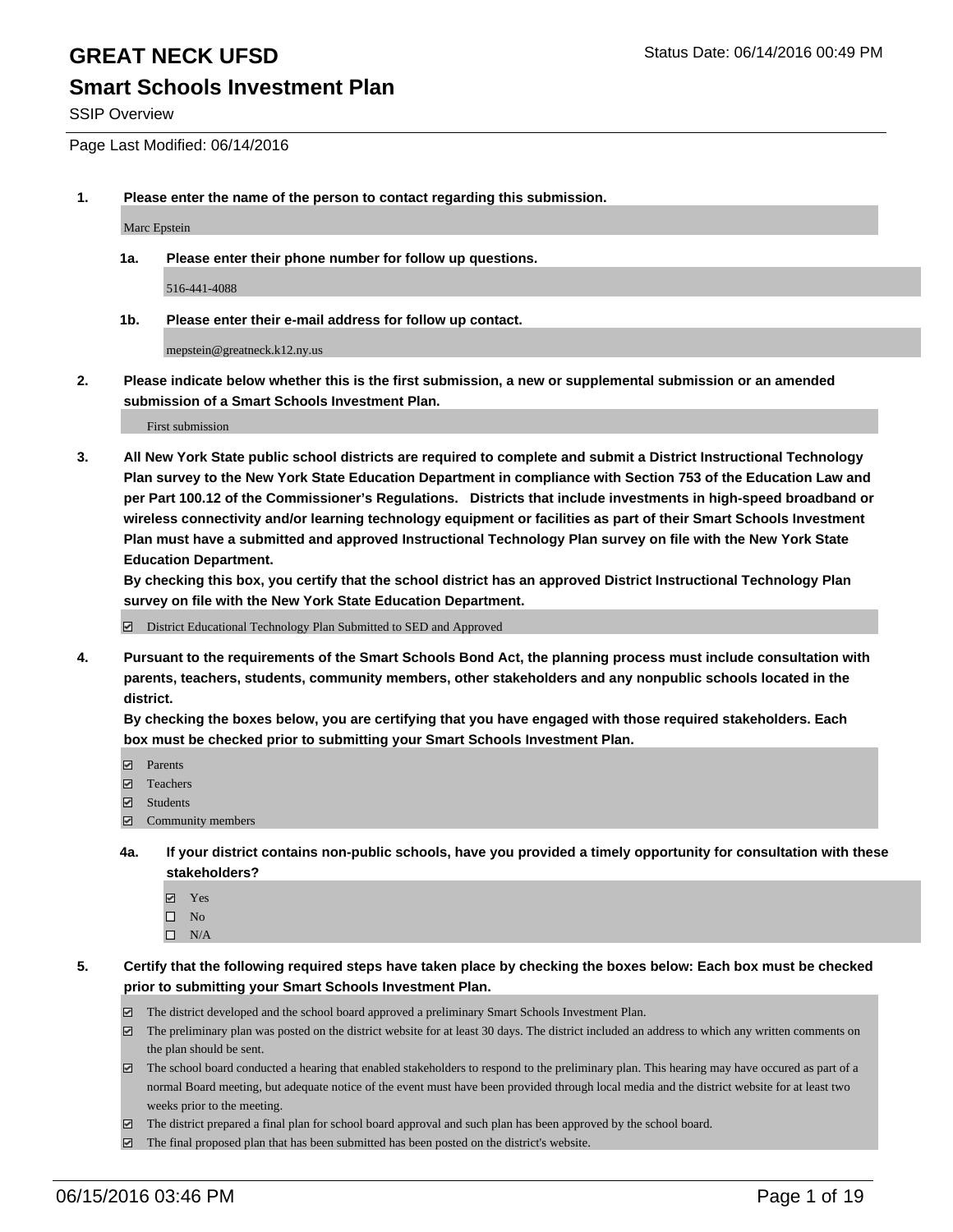### **Smart Schools Investment Plan**

SSIP Overview

Page Last Modified: 06/14/2016

**5a. Please upload the proposed Smart Schools Investment Plan (SSIP) that was posted on the district's website. Note that this should be different than your recently submitted Educational Technology Survey. The Final SSIP, as approved by the School Board, should also be posted on the website and remain there during the course of the projects contained therein.**

SmartSchoolsInvestmentPlan1-8-16.pdf

**6. Please enter an estimate of the total number of students and staff that will benefit from this Smart Schools Investment Plan based on the cumulative projects submitted to date.**

8,000

**7. An LEA/School District may partner with one or more other LEA/School Districts to form a consortium to pool Smart Schools Bond Act funds for a project that meets all other Smart School Bond Act requirements. Each school district participating in the consortium will need to file an approved Smart Schools Investment Plan for the project and submit a signed Memorandum of Understanding that sets forth the details of the consortium including the roles of each respective district.**

 $\Box$  The district plans to participate in a consortium to partner with other school district(s) to implement a Smart Schools project.

**8. Please enter the name and 6-digit SED Code for each LEA/School District participating in the Consortium.**

| Partner LEA/District | ISED BEDS Code |
|----------------------|----------------|
| (No Response)        | (No Response)  |

**9. Please upload a signed Memorandum of Understanding with all of the participating Consortium partners.**

(No Response)

**10. Your district's Smart Schools Bond Act Allocation is:**

\$851,730

**11. Enter the budget sub-allocations by category that you are submitting for approval at this time. If you are not budgeting SSBA funds for a category, please enter 0 (zero.) If the value entered is \$0, you will not be required to complete that survey question.**

|                                       | Sub-        |
|---------------------------------------|-------------|
|                                       | Allocations |
| <b>School Connectivity</b>            | 383,941     |
| Connectivity Projects for Communities | $\Omega$    |
| Classroom Technology                  | 294,420     |
| Pre-Kindergarten Classrooms           | $\Omega$    |
| Replace Transportable Classrooms      | $\Omega$    |
| High-Tech Security Features           | 173,354     |
| <b>Totals:</b>                        | 851,715.00  |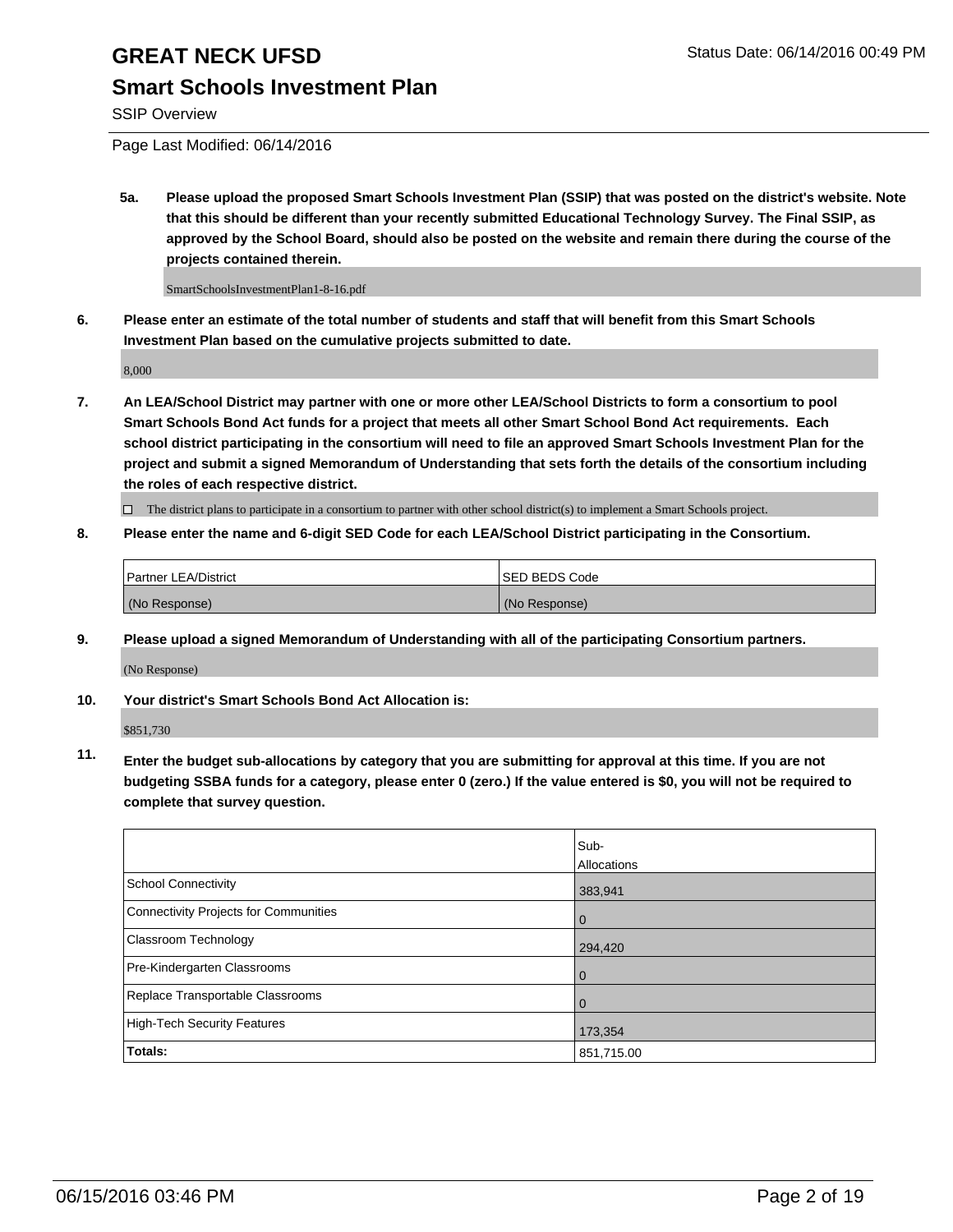School Connectivity

Page Last Modified: 06/10/2016

- **1. In order for students and faculty to receive the maximum benefit from the technology made available under the Smart Schools Bond Act, their school buildings must possess sufficient connectivity infrastructure to ensure that devices can be used during the school day. Smart Schools Investment Plans must demonstrate that:**
	- **sufficient infrastructure that meets the Federal Communications Commission's 100 Mbps per 1,000 students standard currently exists in the buildings where new devices will be deployed, or**
	- **is a planned use of a portion of Smart Schools Bond Act funds, or**
	- **is under development through another funding source.**

**Smart Schools Bond Act funds used for technology infrastructure or classroom technology investments must increase the number of school buildings that meet or exceed the minimum speed standard of 100 Mbps per 1,000 students and staff within 12 months. This standard may be met on either a contracted 24/7 firm service or a "burstable" capability. If the standard is met under the burstable criteria, it must be:**

**1. Specifically codified in a service contract with a provider, and**

**2. Guaranteed to be available to all students and devices as needed, particularly during periods of high demand, such as computer-based testing (CBT) periods.**

**Please describe how your district already meets or is planning to meet this standard within 12 months of plan submission.**

Our district is committed to meeting or exceeding the Federal Communications Commission (FCC) standard of 100 Mbps per 1,000 students as a future goal to be implemented when our district demand for bandwidth necessitates it. Our current district enrollment is 6,420 students so meeting the FCC standard would require us to increase our Internet bandwidth to 650 Mbps, or 325 Mbps using the oversubscription ratio for large districts. We have already taken proactive steps to move towards this standard on our own prior to the enactment of the Smart Schools Bond Act. Three years ago, we doubled our Internet bandwidth from 50 Mbps to 100 Mbps, and last year, we tripled our Internet bandwidth from 100 Mbps to 300 Mbps. Our current bandwidth utilization is still well below our current bandwidth level of 300 Mbps. We achieved our current bandwidth level by subscribing to the Nassau BOCES Bo-TIE network. This network gives us the ability to burst our bandwidth speed when needed beyond our current bandwidth level and beyond the FCC standard. Based on the Connectivity Speed Waiver Criteria and the Oversubscription Ratio for Large Districts, Nassau BOCES has assured us that we have sufficient infrastructure to support the larger bandwidth requirement -- when it becomes necessary and available. Our plan to meet or exceed the FCC standard when our bandwidth demand requires it will most likely not occur within a 12 month period, so we e-mailed the NYSED on 12/23/15 to indicate our intention to apply for the waiver mentioned below when the waiver becomes available. The response from NYSED is that our waiver request would be granted.

**1a. If a district believes that it will be impossible to meet this standard within 12 months, it may apply for a waiver of this requirement, as described on the Smart Schools website. The waiver must be filed and approved by SED prior to submitting this survey.**

 $\boxtimes$  By checking this box, you are certifying that the school district has an approved waiver of this requirement on file with the New York State Education Department.

### **2. Connectivity Speed Calculator (Required)**

|                         | Number of | Multiply by | Divide by 1000 Current Speed |        | Expected                   | <b>Expected Date</b> |
|-------------------------|-----------|-------------|------------------------------|--------|----------------------------|----------------------|
|                         | Students  | 100 Kbps    | to Convert to                | lin Mb | Speed to be                | lWhen                |
|                         |           |             | Required                     |        | Attained Within   Required |                      |
|                         |           |             | lSpeed in Mb                 |        | 12 Months                  | Speed Will be        |
|                         |           |             |                              |        |                            | l Met                |
| <b>Calculated Speed</b> | 6.420     | 642.000     | 642                          | 300    | 300                        | 7/1/17               |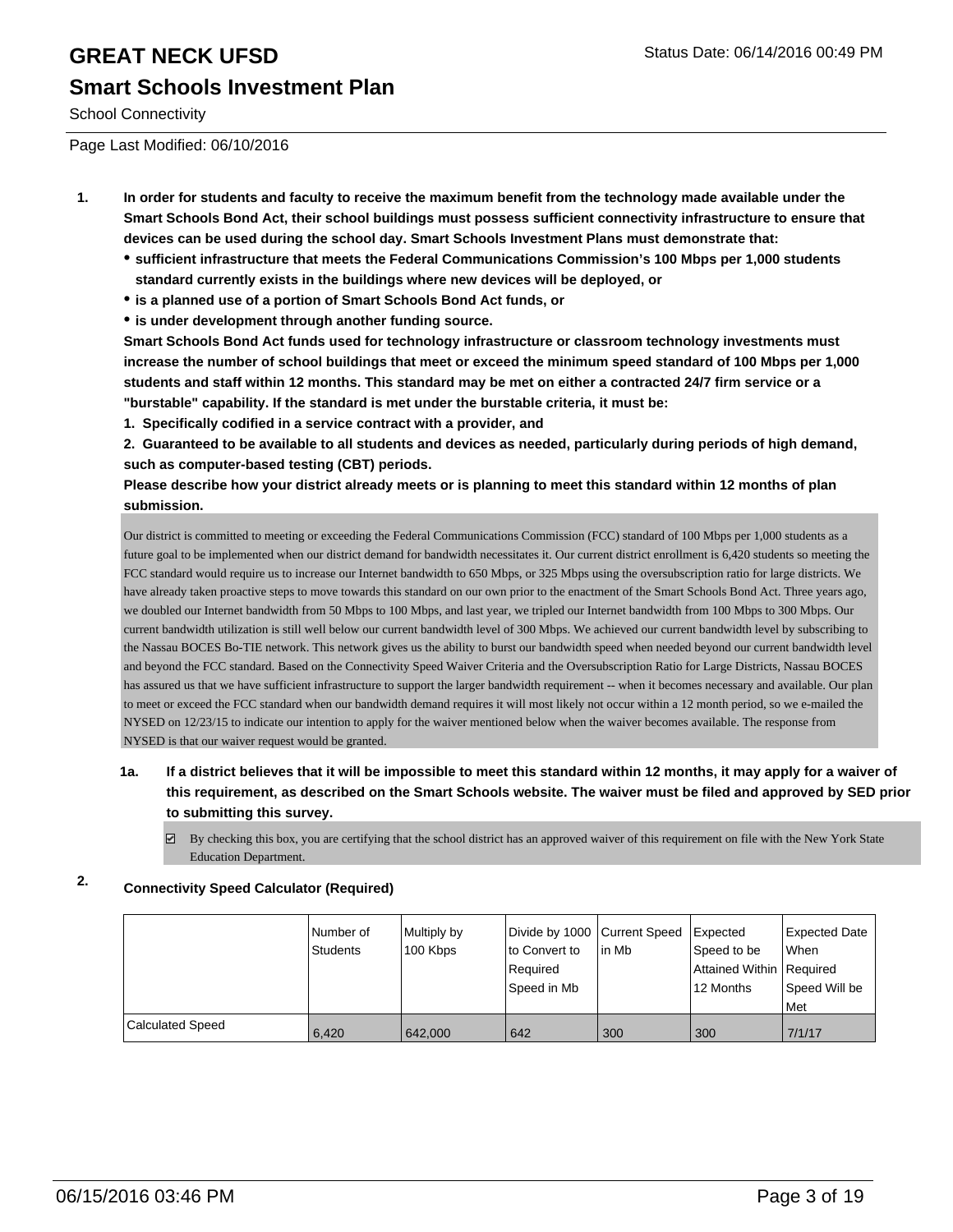School Connectivity

Page Last Modified: 06/10/2016

#### **3. Briefly describe how you intend to use Smart Schools Bond Act funds for high-speed broadband and/or wireless connectivity projects in school buildings.**

We intend to use Smart Schools Bond Act funds to improve high-speed broadband and wireless connectivity in our buildings by replacing network switches in all of the wiring closets in our district which will provide increased bandwidth between buildings and between wiring closets in the form of 10 GB or 20 GB links and Power-Over-Ethernet functionality. We will also use Smart Schools Bond Act funds to replace the 802.11n wireless access points (WAPs) in our secondary schools with the newer 802.11ac stamdard for faster wireless network connectivity in all secondary classrooms. This will free up a portion of the existing WAPs currently in use in our secondary schools for relocation to our elementary schools to increase our classroom to wireless ratio from 2:1 (2 classrooms to 1 WAP) to 1:1 (1 WAP for each classroom) which will improve wireless density, coverage, and connectivity at the elementary school level. In order to accomplish this latter goal, we will also use Smart Schools Bond Act funds to wire the remaining elementary classrooms currently without a WAP with Cat. 5e cabling to enable them to accept the relocated WAPs from our secondary schools. These expenditures are E-Rate Eligible so we have included them in our Category 2 E-Rate application with an E-Rate Discount Percentage of 40%, and applied for the non-E-rate portion of the cost associated with these expenditures in our Smart Schools Investment Plan for the remaining 60%.

**4. Briefly describe the linkage between the district's District Instructional Technology Plan and the proposed projects. (There should be a link between your response to this question and your response to Question 1 in Part E. Curriculum and Instruction "What are the district's plans to use digital connectivity and technology to improve teaching and learning?)**

Our Instructional Technology Plan and the high-speed broadband and wireless connectivy projects described above are inextricably intertwined. Both our wired and wireless networks facilitate access to network-based and online educational resources that are part of our curriculum and are used to enhance and support instruction throughout the district. Our Instructional Technology program, our technology standards, and access to online resources as stated in our Technology Plan, Question 1, Part E. Curriculum and Instruction, cannot be achieved in a district our size with the large number of computers, laptops and tablets we have without a modern and robust infrastructure. The upgrades included in the projects listed above will provide us with the infrastructure we need to implement our technology plan in order to enhance student achievement and support the Common Core **Standards** 

**5. If the district wishes to have students and staff access the Internet from wireless devices within the school building, or in close proximity to it, it must first ensure that it has a robust Wi-Fi network in place that has sufficient bandwidth to meet user demand.**

#### **Please describe how you have quantified this demand and how you plan to meet this demand.**

We certify that we already have a robust, district-wide wireless network in place in all of the schools in our district and plan future upgrades through the Smart Schools Bond Act and our own budget to improve performance and coverage in future years. We currently have Alcatel wireless access points and controllers that support the use of over 5,000 iPads with WiFi access. We have quantified the wireless demand based on class size and assuming maximum access of one device per student. Every secondary school classroom is wired for wireless and has its own Alcatel wireless access point which provides a density of coverage in all of our secondary schools that meets all of the current wireless needs of our district's secondary 1:1 initiative. At the elementary school level, one out of every two classrooms are similarly outfitted, so two classrooms are sharing the wireless bandwidth available from a single wireless access point. This is currently sufficient to meet our needs because elementary classrooms have much smaller class sizes than secondary classrooms. Money requested in our Smart Schools Bond Act Investment Plan will allow us to wire the remaining elementary classrooms sharing wireless bandwidth with a neighboring classroom, and then outfit those rooms with their own wireless access point as well. The wireless access points needed for these elementary classrooms will be redistributed from our secondary classrooms, where they will be freed up when we purchase newer and faster wireless access points for our secondary classrooms, which is also being requested in our Smart Schools Bond Act Investment Plan. Once this is done, all secondary classrooms will have received a wireless network upgrade and all elementary classrooms in the district will have a dedicated wireless access point.

**6. As indicated on Page 5 of the guidance, the Office of Facilities Planning will have to conduct a preliminary review of all capital projects, including connectivity projects.**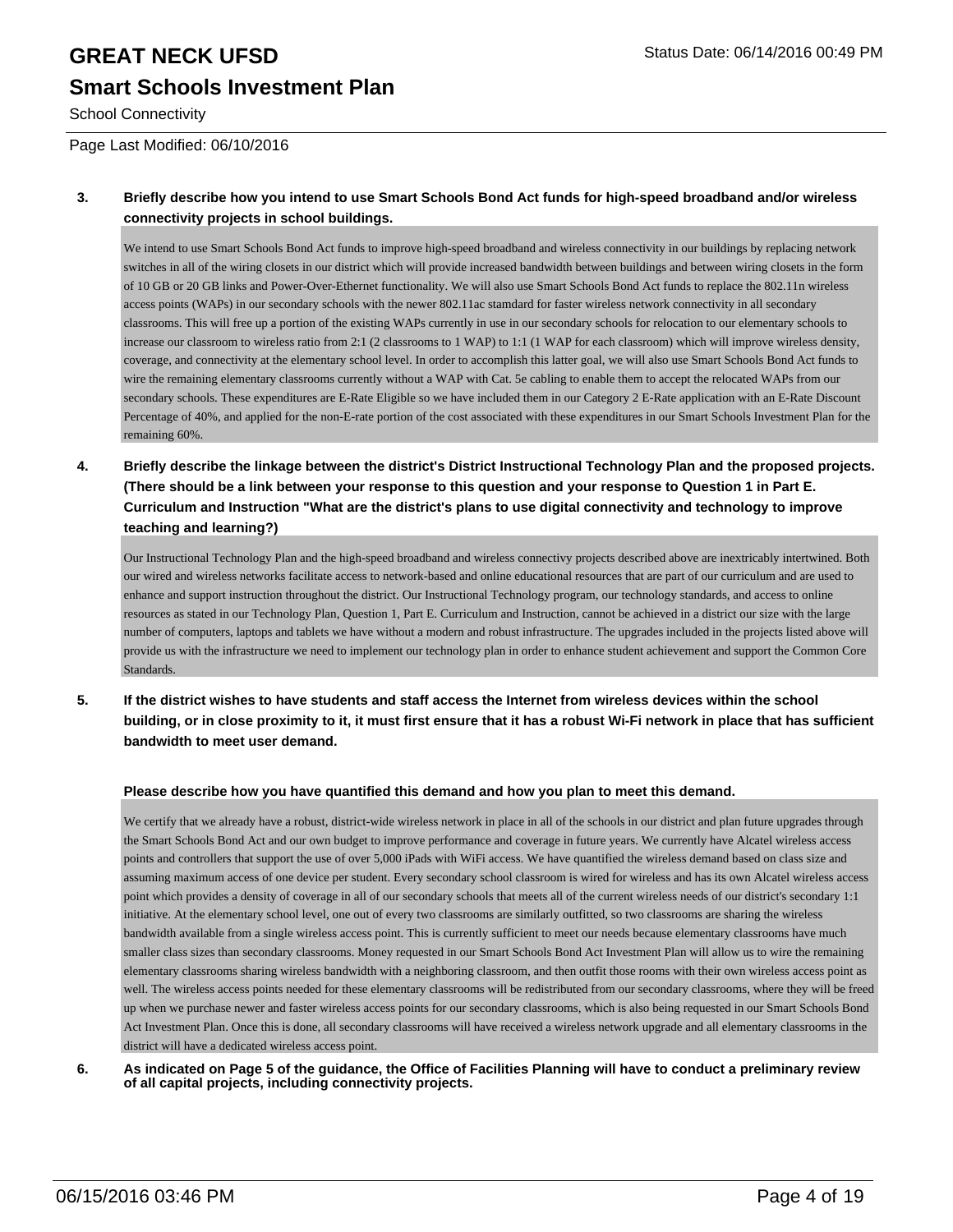### **Smart Schools Investment Plan**

School Connectivity

Page Last Modified: 06/10/2016

| Project Number        |  |
|-----------------------|--|
| 28-04-07-03-7-999-SB1 |  |
| 28-04-07-03-7-999-006 |  |

**7. Certain high-tech security and connectivity infrastructure projects may be eligible for an expedited review process as determined by the Office of Facilities Planning.**

**Was your project deemed eligible for streamlined review?**

No

**8. Include the name and license number of the architect or engineer of record.**

| <b>Name</b>                                                | License Number |
|------------------------------------------------------------|----------------|
| Roger A. Smith, A.I.A, of Burton, Behrendt and Smith (BBS) | 16514          |

**9. If you are submitting an allocation for School Connectivity complete this table. Note that the calculated Total at the bottom of the table must equal the Total allocation for this category that you entered in the SSIP Overview overall budget.** 

|                                            | Sub-       |
|--------------------------------------------|------------|
|                                            | Allocation |
| Network/Access Costs                       | 363,583    |
| <b>Outside Plant Costs</b>                 | 0          |
| School Internal Connections and Components | 17,168     |
| Professional Services                      | 2,590      |
| Testing                                    | 600        |
| <b>Other Upfront Costs</b>                 | 0          |
| <b>Other Costs</b>                         | 0          |
| Totals:                                    | 383,941.00 |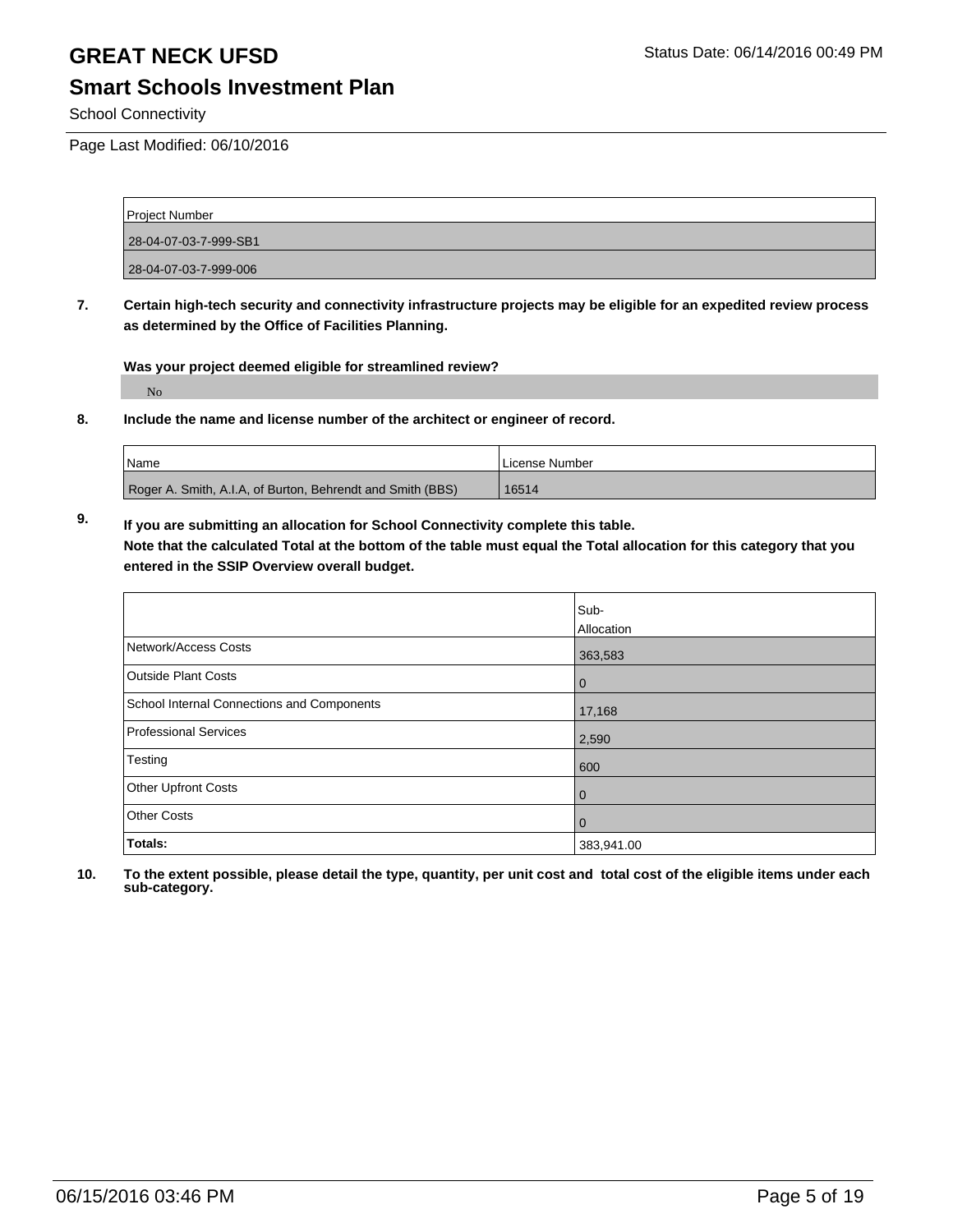# **Smart Schools Investment Plan**

School Connectivity

Page Last Modified: 06/10/2016

| Select the allowable expenditure<br>type.<br>Repeat to add another item under<br>each type. | Item to be purchased                                                                                     | Quantity     | Cost per Item  | <b>Total Cost</b> |
|---------------------------------------------------------------------------------------------|----------------------------------------------------------------------------------------------------------|--------------|----------------|-------------------|
| <b>Professional Services</b>                                                                | <b>Elementary Wiring Project</b><br>Management, Engineering and<br>Documentation (Non-Erate Portion)     | 5            | 518            | 2,590             |
| <b>Connections/Components</b>                                                               | Elementary Wiring 24000 Feet of Cat<br>5e Plenum Cable (Non-Erate Portion)                               | $\mathbf{1}$ | 3,068          | 3,068             |
| <b>Connections/Components</b>                                                               | Elementary Wiring Cat 5e RJ45 Insert<br>and 1 Port Biscuit Enclosure (Non-<br>Erate Portion)             | 100          | $\overline{4}$ | 400               |
| <b>Connections/Components</b>                                                               | Elementary Wiring 48-Port Cat 5e<br>Patch Panel Rack Mount (Non-Erate<br>Portion)                        | 5            | 150            | 750               |
| <b>Connections/Components</b>                                                               | Elementary Wiring 7 Foot Green Cat<br>5e Patch Cords Booted (Non-Erate<br>Portion)                       | 200          | 1              | 200               |
| <b>Connections/Components</b>                                                               | <b>Elementary Wiring Miscellaneous</b><br>Installation Hardware (Non-Erate<br>Portion)                   | 5            | 150            | 750               |
| Testing                                                                                     | Elementary Wiring Labor to Certify Cat<br>5e Cabling (Non-Erate Portion)                                 | 100          | 6              | 600               |
| <b>Connections/Components</b>                                                               | Elementary Wiring Labor for Cable and<br>Patch Panel Installation and<br>Termination (Non-Erate Portion) | 100          | 120            | 12,000            |
| <b>Network/Access Costs</b>                                                                 | SFP-10G-LR 10 GB Single Mode<br><b>Optical Transceivers (Non-Erate</b><br>Portion)                       | 50           | 342            | 17,100            |
| <b>Network/Access Costs</b>                                                                 | SFP-10G-LRM 10 GB Multi Mode<br>70<br><b>Optical Transceivers (Non-Erate</b><br>Portion)                 |              | 179            | 12,537            |
| <b>Network/Access Costs</b>                                                                 | OS6450-P48 POE Network Switch<br>(Non-Erate Portion)                                                     | 56           | 1,297          | 72,643            |
| <b>Network/Access Costs</b>                                                                 | OS6860-P48 POE Network Switch<br>(Non-Erate Portion)                                                     | 53           | 2,128          | 112,796           |
| <b>Network/Access Costs</b>                                                                 | OAW-4650-US Wireless LAN<br>Controller 4650 (Non-Erate Portion)                                          | 1            | 8,413          | 8,413             |
| <b>Network/Access Costs</b>                                                                 | OV-NM-EX-100-U OV2500 Network<br>Management Software 100 Node<br>Extension (Non-Erate Portion)           | $\mathbf{1}$ | 900            | 900               |
| <b>Network/Access Costs</b>                                                                 | <b>AP205 Wireless Access Point</b><br>802.11ac (Non-Erate Portion)                                       | 440          | 229            | 100,914           |
| <b>Network/Access Costs</b><br>AP 205 Wireless Access Point Mounts                          |                                                                                                          | 150          | 17             | 2,475             |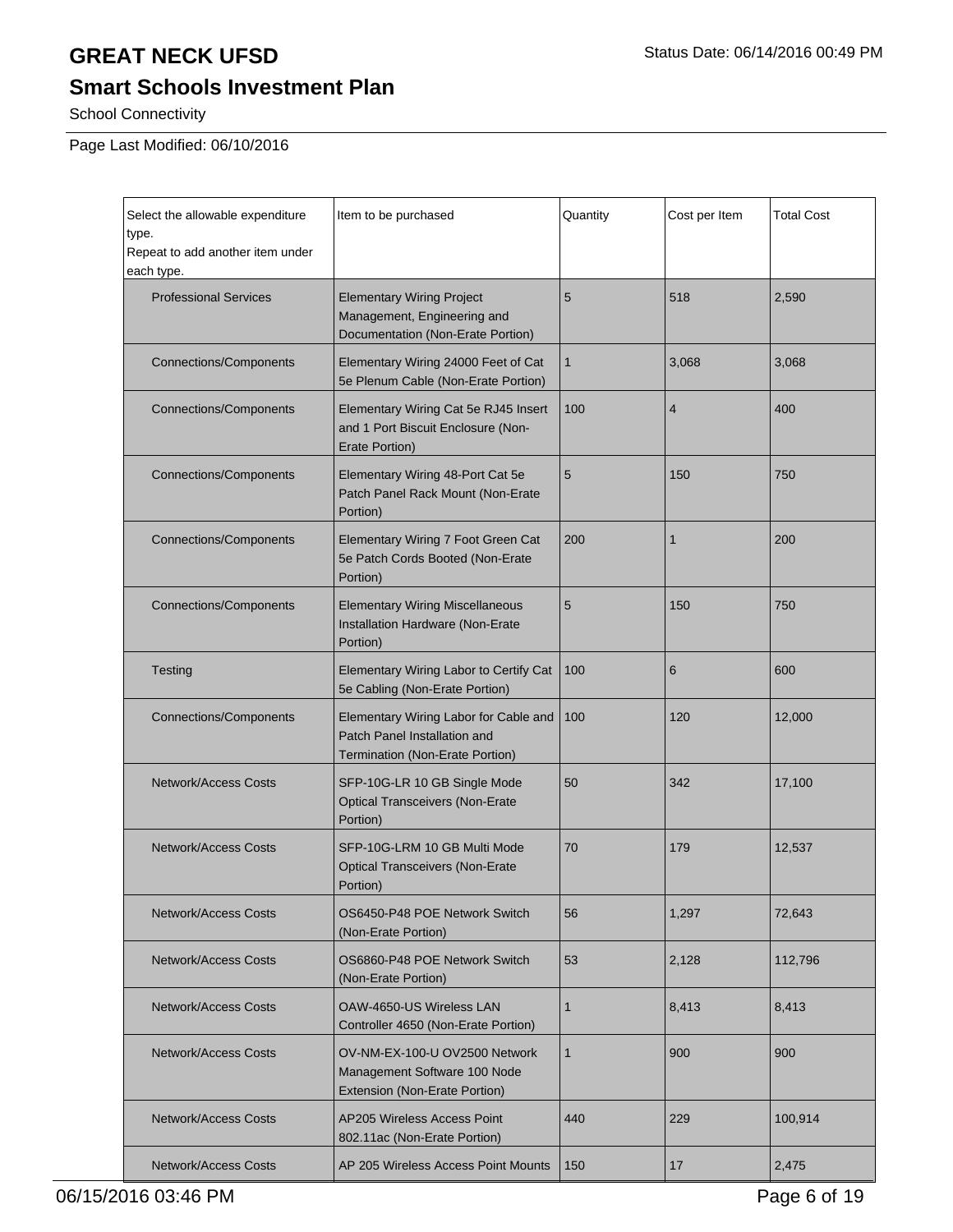### **Smart Schools Investment Plan**

School Connectivity

Page Last Modified: 06/10/2016

|                      | (Non-Erate Portion)                                                                          |             |       |        |
|----------------------|----------------------------------------------------------------------------------------------|-------------|-------|--------|
| Network/Access Costs | OS6450-XNI-U2 10 GB Stacking<br>Module (Non-Erate Portion)                                   | 56          | 138   | 7,728  |
| Network/Access Costs | OS6450S-CBL-60 Stacking Cables<br>(Non-Erate Portion)                                        | 46          | 41    | 1,904  |
| Network/Access Costs | OS6450-SW-PERF Performance<br>Software License (Non-Erate Portion)                           | 34          | 469   | 15,953 |
| Network/Access Costs | OS6900-X20-F 10GB Ethernet<br>Chassis                                                        | 1           | 3,510 | 3,510  |
| Network/Access Costs | OS6900-BP-F Modular AC Backup<br><b>Power Supply</b>                                         | $\mathbf 1$ | 233   | 233    |
| Network/Access Costs | OS6450S-CBL-1M Stacking Cables<br>(Non-Erate Portion)                                        | 14          | 41    | 580    |
| Network/Access Costs | OS6860-CBL-100 Stacking Cables<br>(Non-Erate Portion)                                        | 12          | 105   | 1,260  |
| Network/Access Costs | OS6860-CBL-40 Stacking Cables<br>(Non-Erate Portion)                                         | 46          | 82    | 3,767  |
| Network/Access Costs | OV-NM-EX-50-U OV2500 Network<br>Management Software 50 Node<br>Extension (Non-Erate Portion) | 1           | 600   | 600    |
| Network/Access Costs | SFP-10G-C1M 10 Gigabit direct<br>attached copper cable (Non-Erate<br>Portion)                | 10          | 27    | 270    |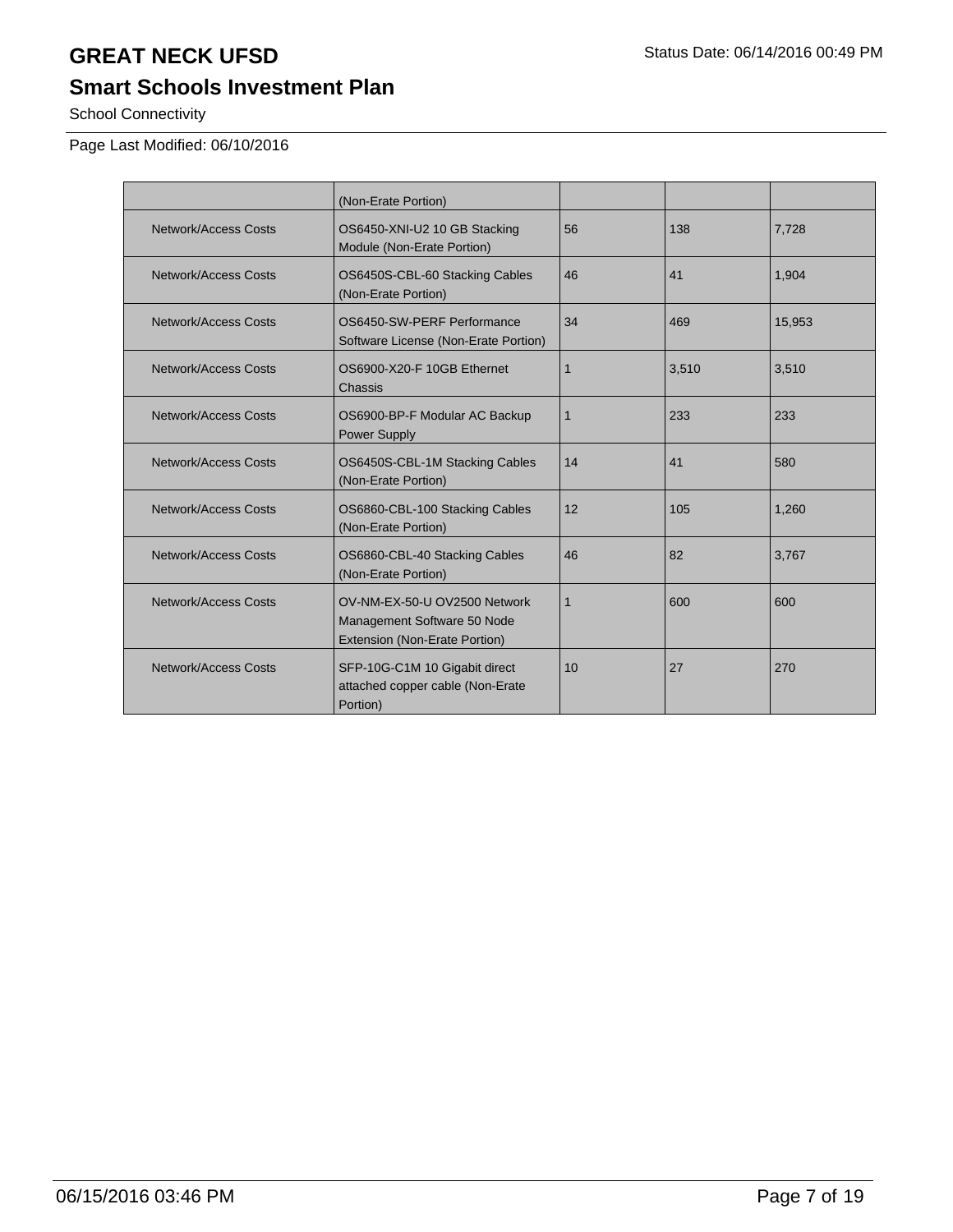### **Smart Schools Investment Plan**

Community Connectivity (Broadband and Wireless)

Page Last Modified: 12/23/2015

**1. Briefly describe how you intend to use Smart Schools Bond Act funds for high-speed broadband and/or wireless connectivity projects in the community.**

(No Response)

**2. Please describe how the proposed project(s) will promote student achievement and increase student and/or staff access to the Internet in a manner that enhances student learning and/or instruction outside of the school day and/or school building.**

(No Response)

**3. Community connectivity projects must comply with all the necessary local building codes and regulations (building and related permits are not required prior to plan submission).**

 $\Box$  I certify that we will comply with all the necessary local building codes and regulations.

**4. Please describe the physical location of the proposed investment.**

(No Response)

**5. Please provide the initial list of partners participating in the Community Connectivity Broadband Project, along with their Federal Tax Identification (Employer Identification) number.**

| Project Partners | <b>IFederal ID#</b> |
|------------------|---------------------|
| (No Response)    | (No Response)       |

**6. If you are submitting an allocation for Community Connectivity, complete this table.**

**Note that the calculated Total at the bottom of the table must equal the Total allocation for this category that you entered in the SSIP Overview overall budget.**

|                             | Sub-Allocation |
|-----------------------------|----------------|
| Network/Access Costs        | (No Response)  |
| Outside Plant Costs         | (No Response)  |
| <b>Tower Costs</b>          | (No Response)  |
| Customer Premises Equipment | (No Response)  |
| Professional Services       | (No Response)  |
| Testing                     | (No Response)  |
| Other Upfront Costs         | (No Response)  |
| Other Costs                 | (No Response)  |
| Totals:                     |                |

| Select the allowable expenditure | Item to be purchased | Quantity      | Cost per Item | <b>Total Cost</b> |
|----------------------------------|----------------------|---------------|---------------|-------------------|
| type.                            |                      |               |               |                   |
| Repeat to add another item under |                      |               |               |                   |
| each type.                       |                      |               |               |                   |
| (No Response)                    | (No Response)        | (No Response) | (No Response) | (No Response)     |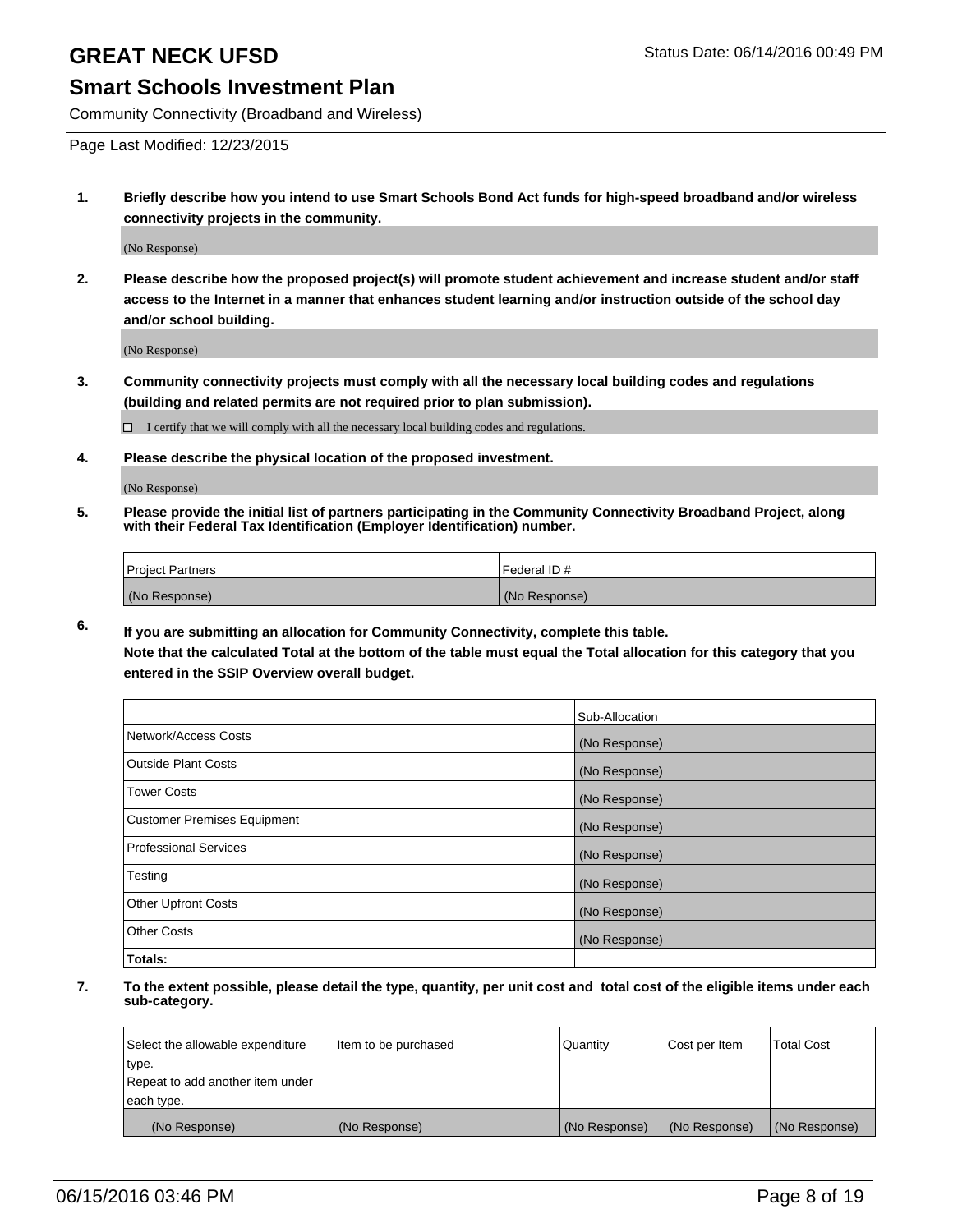### **Smart Schools Investment Plan**

Classroom Learning Technology

Page Last Modified: 06/14/2016

**1. In order for students and faculty to receive the maximum benefit from the technology made available under the Smart Schools Bond Act, their school buildings must possess sufficient connectivity infrastructure to ensure that devices can be used during the school day. Smart Schools Investment Plans must demonstrate that sufficient infrastructure that meets the Federal Communications Commission's 100 Mbps per 1,000 students standard currently exists in the buildings where new devices will be deployed, or is a planned use of a portion of Smart Schools Bond Act funds, or is under development through another funding source.**

**Smart Schools Bond Act funds used for technology infrastructure or classroom technology investments must increase the number of school buildings that meet or exceed the minimum speed standard of 100 Mbps per 1,000 students and staff within 12 months. This standard may be met on either a contracted 24/7 firm service or a "burstable" capability. If the standard is met under the burstable criteria, it must be:**

**1. Specifically codified in a service contract with a provider, and**

**2. Guaranteed to be available to all students and devices as needed, particularly during periods of high demand, such as computer-based testing (CBT) periods.**

**Please describe how your district already meets or is planning to meet this standard within 12 months of plan submission.**

Our district is committed to meeting or exceeding the Federal Communications Commission (FCC) standard of 100 Mbps per 1,000 students as a future goal to be implemented when our district demand for bandwidth necessitates it. Our current district enrollment is 6,420 students so meeting the FCC standard would require us to increase our Internet bandwidth to 650 Mbps, or 325 Mbps using the oversubscription ratio for large districts. We have already taken proactive steps to move towards this standard on our own prior to the enactment of the Smart Schools Bond Act. Three years ago, we doubled our Internet bandwidth from 50 Mbps to 100 Mbps, and last year, we tripled our Internet bandwidth from 100 Mbps to 300 Mbps. Our current bandwidth utilization is still well below our current bandwidth level of 300 Mbps. We achieved our current bandwidth level by subscribing to the Nassau BOCES Bo-TIE network. This network gives us the ability to burst our bandwidth speed when needed beyond our current bandwidth level and beyond the FCC standard. Based on the Connectivity Speed Waiver Criteria and the Oversubscription Ratio for Large Districts, Nassau BOCES has assured us that we have sufficient infrastructure to support the larger bandwidth requirement -- when it becomes necessary and available. Our plan to meet or exceed the FCC standard when our bandwidth demand requires it will most likely not occur within a 12 month period, so we e-mailed the NYSED on 12/23/15 to indicate our intention to apply for the waiver mentioned below when the waiver becomes available.

### **1a. If a district believes that it will be impossible to meet this standard within 12 months, it may apply for a waiver of this requirement, as described on the Smart Schools website. The waiver must be filed and approved by SED prior to submitting this survey.**

 $\boxdot$  By checking this box, you are certifying that the school district has an approved waiver of this requirement on file with the New York State Education Department.

### **2. Connectivity Speed Calculator (Required)**

|                         | l Number of<br>Students | Multiply by<br>100 Kbps | Divide by 1000 Current Speed<br>to Convert to<br>Required<br>Speed in Mb | lin Mb | <b>Expected</b><br>Speed to be<br>Attained Within Required<br>12 Months | <b>Expected Date</b><br>l When<br>Speed Will be<br>l Met |
|-------------------------|-------------------------|-------------------------|--------------------------------------------------------------------------|--------|-------------------------------------------------------------------------|----------------------------------------------------------|
| <b>Calculated Speed</b> | 6.420                   | 642,000                 | 642                                                                      | 300    | 300                                                                     | 7/1/17                                                   |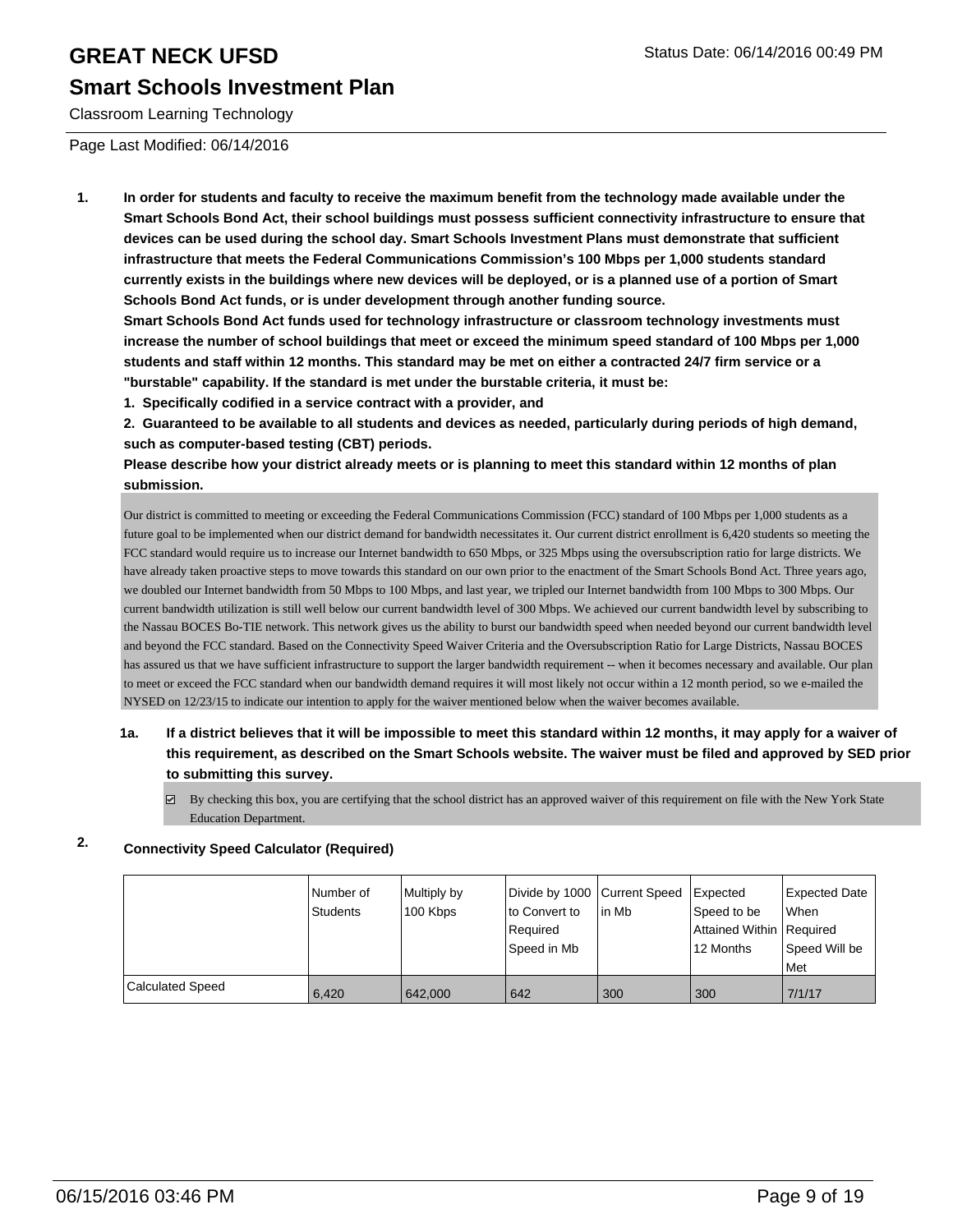Classroom Learning Technology

### Page Last Modified: 06/14/2016

**3. If the district wishes to have students and staff access the Internet from wireless devices within the school building, or in close proximity to it, it must first ensure that it has a robust Wi-Fi network in place that has sufficient bandwidth to meet user demand.**

**Please describe how you have quantified this demand and how you plan to meet this demand.**

We certify that we already have a robust, district-wide wireless network in place in all of the schools in our district and plan future upgrades through the Smart Schools Bond Act and our own budget to improve performance and coverage in future years. We currently have Alcatel wireless access points and controllers that support the use of over 5,000 iPads with WiFi access. We have quantified the wireless demand based on class size and assuming maximum access of one device per student. Every secondary school classroom is wired for wireless and has its own Alcatel wireless access point which provides a density of coverage in all of our secondary schools that meets all of the current wireless needs of our district's secondary 1:1 initiative. At the elementary school level, one out of every two classrooms are similarly outfitted, so two classrooms are sharing the wireless bandwidth available from a single wireless access point. This is currently sufficient to meet our needs because elementary classrooms have much smaller class sizes than secondary classrooms. Money requested in our Smart Schools Bond Act Investment Plan will allow us to wire the remaining elementary classrooms sharing wireless bandwidth with a neighboring classroom, and then outfit those rooms with their own wireless access point as well. The wireless access points needed for these elementary classrooms will be redistributed from our secondary classrooms, where they will be freed up when we purchase newer and faster wireless access points for our secondary classrooms, which is also being requested in our Smart Schools Bond Act Investment Plan. Once this is done, all secondary classrooms will have received a wireless network upgrade and all elementary classrooms in the district will have a dedicated wireless access point.

**4. All New York State public school districts are required to complete and submit an Instructional Technology Plan survey to the New York State Education Department in compliance with Section 753 of the Education Law and per Part 100.12 of the Commissioner's Regulations.**

**Districts that include educational technology purchases as part of their Smart Schools Investment Plan must have a submitted and approved Instructional Technology Plan survey on file with the New York State Education Department.**

- By checking this box, you are certifying that the school district has an approved Instructional Technology Plan survey on file with the New York State Education Department.
- **5. Describe the devices you intend to purchase and their compatibility with existing or planned platforms or systems. Specifically address the adequacy of each facility's electrical, HVAC and other infrastructure necessary to install and support the operation of the planned technology.**

Since we have already funded a secondary 1:1 iPad initiative within our budget, and have committed to an ongoing upgrade cycle using an overlapping lease model, we have decided to fund the replacement of older projectors and interactive whiteboards in classrooms with new interactive flat panel displays through our Smart Schools Bond Act Investment Plan. These classroom devices have a much longer replacement cycle and, in our view, lend themselves more to being funded through a one-shot funding mechanism such as this one. Since newer interactive flat panel displays represent the replacement of an older technology with a newer one, the existing infrastructure, equipment, software, systems, and most of the professional development, are already in place. Every classroom already has a computer connected to a projector and an existing interactive whiteboard. The computer has interactive whiteboard software installed on it which allows the older board or the newer flat panel to work in the same manner with similar functionality. Our staff has received professional development training on the existing equipment and software which applies to a large extent to the new equipment. Additional training will be made available through our building-based technology staff developers to showcase the enhancements and new features associated with interactive flat panel displays. These include a much brighter image, improved clarity, greater color accuracy, more robust interactive features including multi-touch capability and simultaneous writing, erasing, and object manipulation, greater technological longevity, and reduced ongoing maintenance and cost without the need to purchase and install replacement bulbs.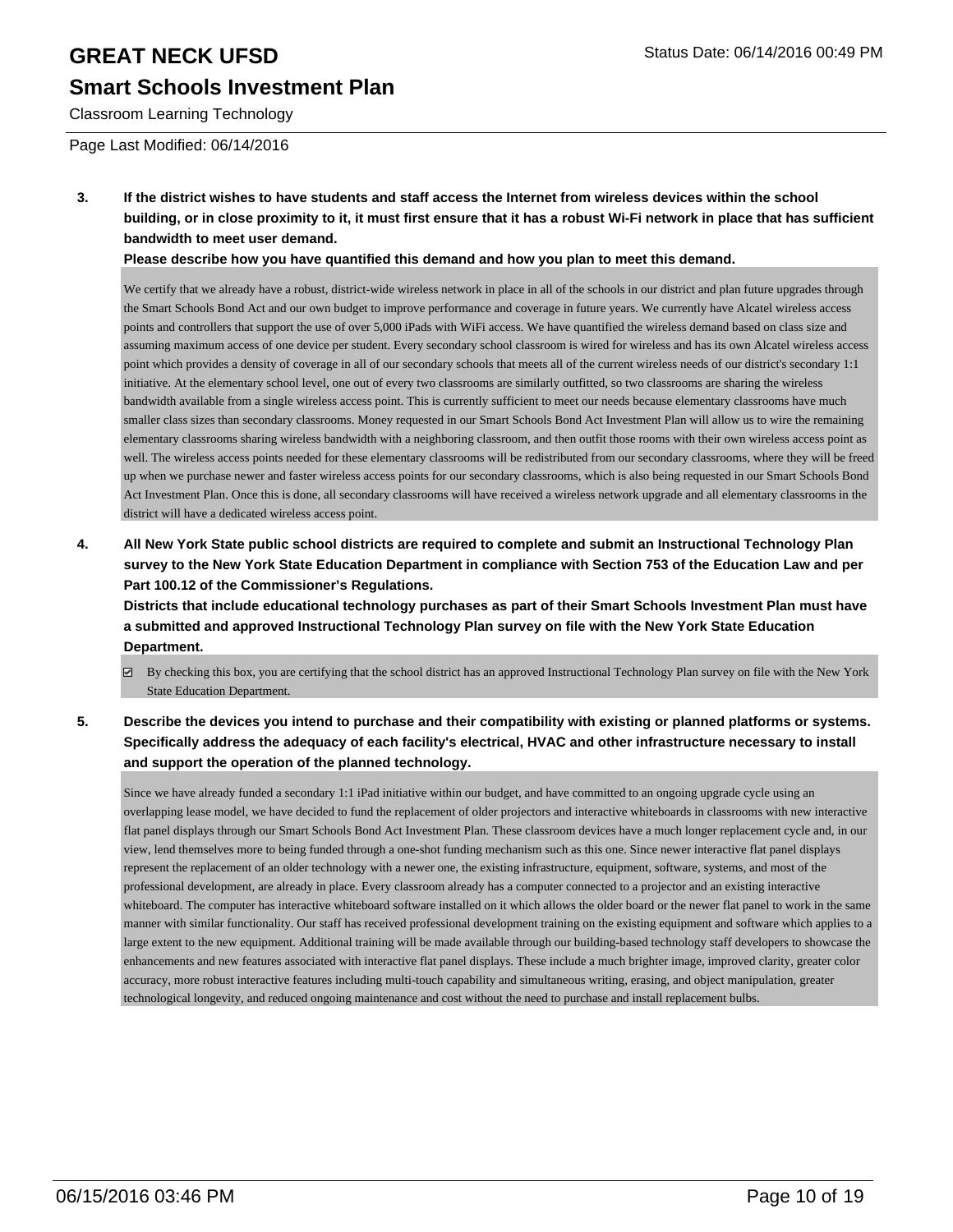### **Smart Schools Investment Plan**

Classroom Learning Technology

Page Last Modified: 06/14/2016

- **6. Describe how the proposed technology purchases will:**
	- **> enhance differentiated instruction;**
	- **> expand student learning inside and outside the classroom;**
	- **> benefit students with disabilities and English language learners; and**
	- **> contribute to the reduction of other learning gaps that have been identified within the district.**

**The expectation is that districts will place a priority on addressing the needs of students who struggle to succeed in a rigorous curriculum. Responses in this section should specifically address this concern and align with the district's Instructional Technology Plan (in particular Question 2 of E. Curriculum and Instruction: "Does the district's instructional technology plan address the needs of students with disabilities to ensure equitable access to instruction, materials and assessments?" and Question 3 of the same section: "Does the district's instructional technology plan address the provision of assistive technology specifically for students with disabilities to ensure access to and participation in the general curriculum?"**

The Smart Schools Bond Act Investment Plan funding request for new interactive flat panel displays that will be replacing our existing projectors and interactive whiteboards in classrooms, will provide an improved ability to enhance differentiated instruction which will benefit teachers and students in those classrooms, especially those with disabilities or limited English language proficiency. The improved technology of the new equipment provides a clearer, brighter, and more colorful image which will enhance multimedia presentations, interactive demonstrations, and Web-based resources. The improved functionality of the new equipment allows for multi-touch capability and simultaneous functional operation of the equipment, whereas the current technology does not. Multiple students will be able to interact with the new equipment at the same time during lessons and activities, benefitting more students with kinesthetic and visual learning styles. Teachers will be able to more seamlessly provide instruction by having simultaneous access to display operation without having to put down the electronic pen in order to engage these functions as they do now. Existing computer and software programs will continue to operate with the new displays, leveraging our investments in hardware, software, and professional development. This is especially true of a companion program that allows up to four students in a 1:1 environment to display their work from their devices. This software allows students to share their knowledge and collaborate with their classmates and their teachers to learn from each other in a more modern, personal learning community environment.

**7. Where appropriate, briefly describe how the proposed technology purchases will enhance ongoing communication with parents and other stakeholders and help the district facilitate technology-based regional partnerships, including distance learning and other efforts.**

The focus of this particular technology is primarily targeted at classroom instruction and learning and does not, on its own, enhance parental communication. However, built-in functionality of the software used with interactive whiteboards and flat panels allows teachers to share presentations with students and parents at home, and we will continue to take advantage of this functionality. The district has already invested in distance learning equipment, software, and professional development, including videoconferencing equipment and Facetime/Skype software. These tools will integrate with the new flat panel displays allowing us to enhance and increase distance learning opportunities, whether they be for a student who is homebound or for students in class to collaborate with peers and experts beyond the school or take virtual field trips to museums and other agencies offering remote access experiences.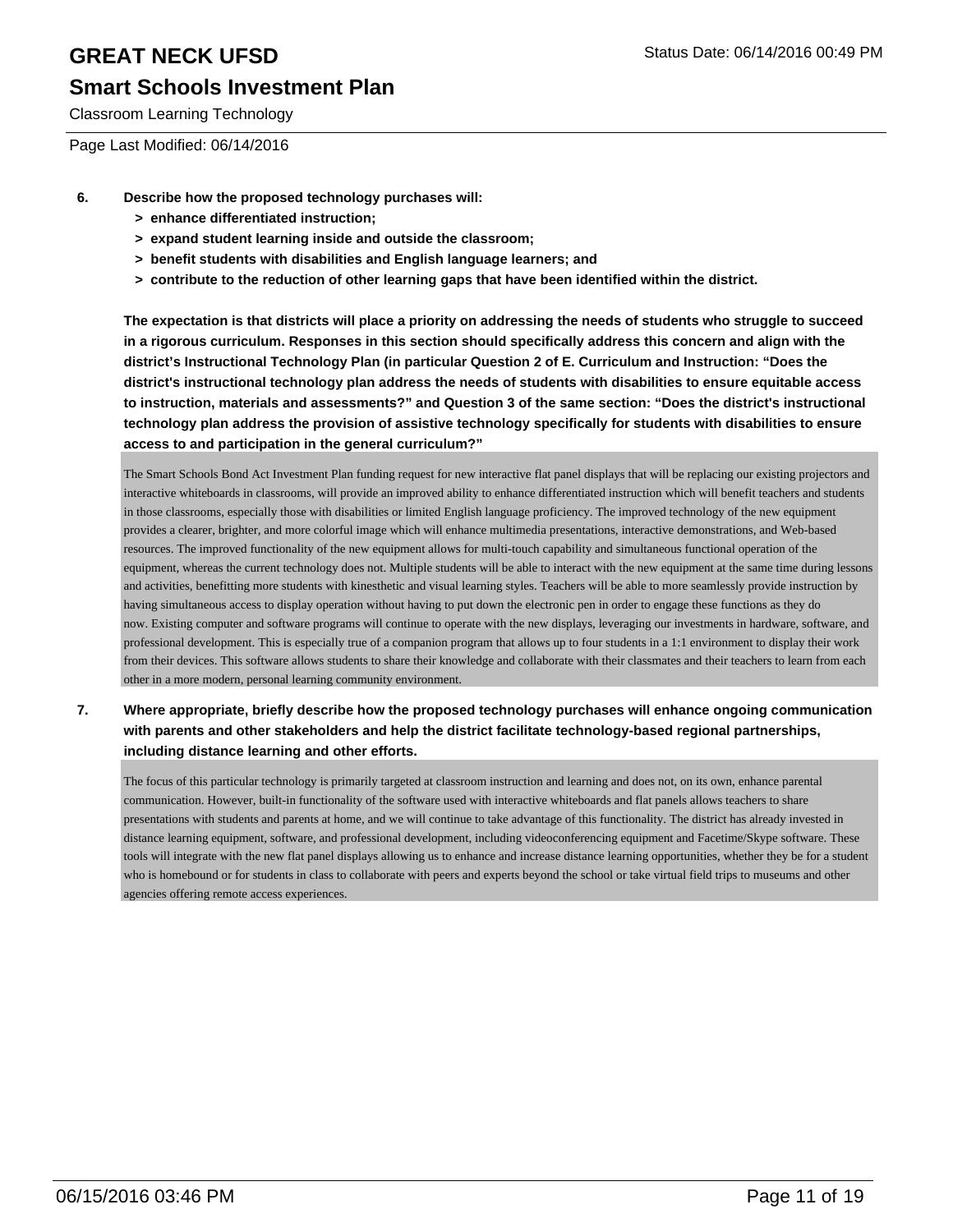Classroom Learning Technology

Page Last Modified: 06/14/2016

**8. Describe the district's plan to provide professional development to ensure that administrators, teachers and staff can employ the technology purchased to enhance instruction successfully.**

**Note: This response should be aligned and expanded upon in accordance with your district's response to Question 1 of F. Professional Development of your Instructional Technology Plan: "Please provide a summary of professional development offered to teachers and staff, for the time period covered by this plan, to support technology to enhance teaching and learning. Please include topics, audience and method of delivery within your summary."**

Both formal and informal professional development are integral components of our technology plan and are part and parcel of our Smart Schools Bond Act Investment Plan. Our district has added staffing that is dedicated to professional development in each school. These technology staff developers are assigned to each school, work closely with all staff, and will provide training to teachers to support all technology purchased to enhance and support instruction. Teachers make appointments during preparation periods, lunch periods, or before or after school and receive individual training from these technology resource staff members. Teachers also receive training in the form of workshops offered through grade level, department, team and faculty meetings. Technology staff developers also push into classrooms and co-teach lessons with classroom teachers to model best practices. In addition, a robust after-school Technology Academy Staff Development Program offers inservice credit to teachers who take professional development courses that focus on technology integration strategies. These courses are taught by colleagues who are paid a fee to share their knowledge with their colleagues and are available for ongoing support. All of these training strategies will be employed to help teachers gain comfort with new technolgoy, understand the new functionality, and apply it to classroom instruction in order to enhance and support teaching and learning in classrooms.

- **9. Districts must contact the SUNY/CUNY teacher preparation program that supplies the largest number of the district's new teachers to request advice on innovative uses and best practices at the intersection of pedagogy and educational technology.**
	- By checking this box, you certify that you have contacted the SUNY/CUNY teacher preparation program that supplies the largest number of your new teachers to request advice on these issues.
- **10. A district whose Smart Schools Investment Plan proposes the purchase of technology devices and other hardware must account for nonpublic schools in the district.**

**Are there nonpublic schools within your school district?**

- **Ø** Yes
- $\square$  No
- **10a. Describe your plan to loan purchased hardware to nonpublic schools within your district. The plan should use your district's nonpublic per-student loan amount calculated below, within the framework of the guidance. Please enter the date by which nonpublic schools must request classroom technology items. Also, specify in your response the devices that the nonpublic schools have requested, as well as in the in the Budget and the Expenditure Table at the end of the page.**

There are five non-public schools with BEDS enrollment data listed within our district boundaries. Their total enrollment is 1,167 students. Our GNPS enrollment from 2014-15 BEDS data is 6,432. The combined public and non-public enrollment within our geographic boundary is 7,599. We plan to spend \$294,420 on classroom technology, our portion of which we will use to purchase new interactive flat panel displays. Dividing this number by the total enrollment yields a per student allocation of \$39. Multiplying this per student allocation by 1,167 non-public students yields \$45,513. Adding this amount to the \$248,907 we plan to spend on the interactive flat panel displays for our district equals the \$294,420 classroom technology allocation requested in this Smart Schools Bond Act Investment Plan. The non-public schools will be able to select the classroom technology that best meets their needs up to their per pupil allocation basis. As of this date, our non-publics have not decided on the classroom technology they wish to select. The non-public schools have been given a date of November 1 by which they must request the devices annually. We will purchase this technology for them after that date once those items receive NYSED approval, and loan them to their schools up to the \$45,513 total non-public allocation.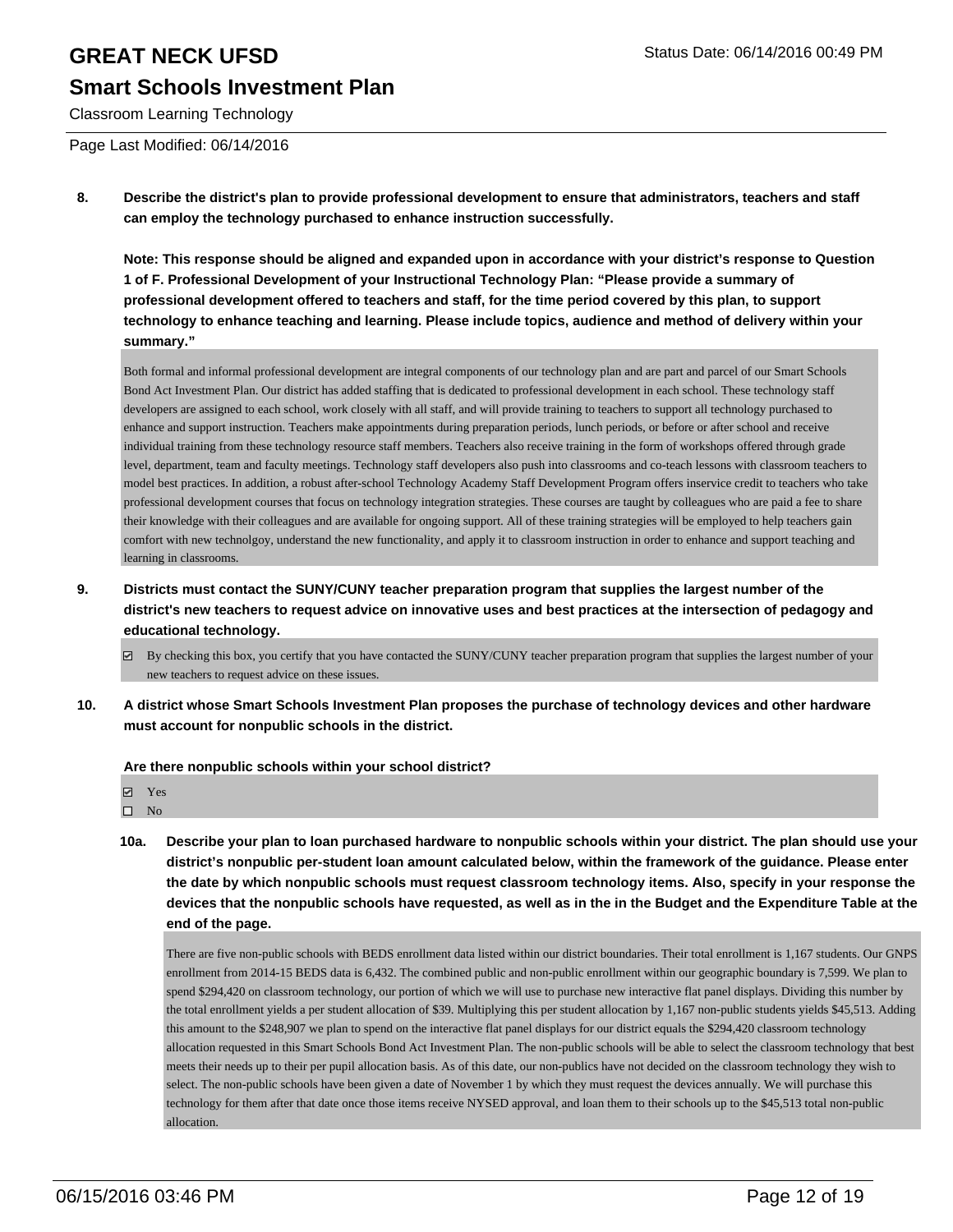### **Smart Schools Investment Plan**

Classroom Learning Technology

Page Last Modified: 06/14/2016

**10b. A final Smart Schools Investment Plan cannot be approved until school authorities have adopted regulations specifying the date by which requests from nonpublic schools for the purchase and loan of Smart Schools Bond Act classroom technology must be received by the district.**

 $\boxtimes$  By checking this box, you certify that you have such a plan and associated regulations in place that have been made public.

**11. Nonpublic Classroom Technology Loan Calculator**

**The Smart Schools Bond Act provides that any Classroom Learning Technology purchases made using Smart Schools funds shall be lent, upon request, to nonpublic schools in the district. However, no school district shall be required to loan technology in amounts greater than the total obtained and spent on technology pursuant to the Smart Schools Bond Act and the value of such loan may not exceed the total of \$250 multiplied by the nonpublic school enrollment in the base year at the time of enactment.**

#### **See:**

**http://www.p12.nysed.gov/mgtserv/smart\_schools/docs/Smart\_Schools\_Bond\_Act\_Guidance\_04.27.15\_Final.pdf.**

|                                       | 1. Classroom<br>Technology<br>Sub-allocation | 2. Public<br>Enrollment<br>$(2014-15)$ | 3. Nonpublic<br>Enrollment<br>$(2014 - 15)$ | l 4. Sum of<br>l Public and<br>l Nonpublic<br><b>Enrollment</b> | 5. Total Per<br>Pupil Sub-<br>I allocation | 6. Total<br>Nonpublic Loan<br>Amount |
|---------------------------------------|----------------------------------------------|----------------------------------------|---------------------------------------------|-----------------------------------------------------------------|--------------------------------------------|--------------------------------------|
| Calculated Nonpublic Loan<br>  Amount | 294.420                                      | 6.432                                  | 1.167                                       | 7.599                                                           | 39                                         | 45.513                               |

**12. To ensure the sustainability of technology purchases made with Smart Schools funds, districts must demonstrate a long-term plan to maintain and replace technology purchases supported by Smart Schools Bond Act funds. This sustainability plan shall demonstrate a district's capacity to support recurring costs of use that are ineligible for Smart Schools Bond Act funding such as device maintenance, technical support, Internet and wireless fees, maintenance of hotspots, staff professional development, building maintenance and the replacement of incidental items. Further, such a sustainability plan shall include a long-term plan for the replacement of purchased devices and equipment at the end of their useful life with other funding sources.**

 $\boxdot$  By checking this box, you certify that the district has a sustainability plan as described above.

**13. Districts must ensure that devices purchased with Smart Schools Bond funds will be distributed, prepared for use, maintained and supported appropriately. Districts must maintain detailed device inventories in accordance with generally accepted accounting principles.**

 $\boxtimes$  By checking this box, you certify that the district has a distribution and inventory management plan and system in place.

**14. If you are submitting an allocation for Classroom Learning Technology complete this table. Note that the calculated Total at the bottom of the table must equal the Total allocation for this category that you entered in the SSIP Overview overall budget.**

|                         | Sub-Allocation |
|-------------------------|----------------|
| Interactive Whiteboards | 248,907        |
| Computer Servers        | (No Response)  |
| Desktop Computers       | (No Response)  |
| <b>Laptop Computers</b> | (No Response)  |
| <b>Tablet Computers</b> | (No Response)  |
| Other Costs             | 45,513         |
| Totals:                 | 294,420.00     |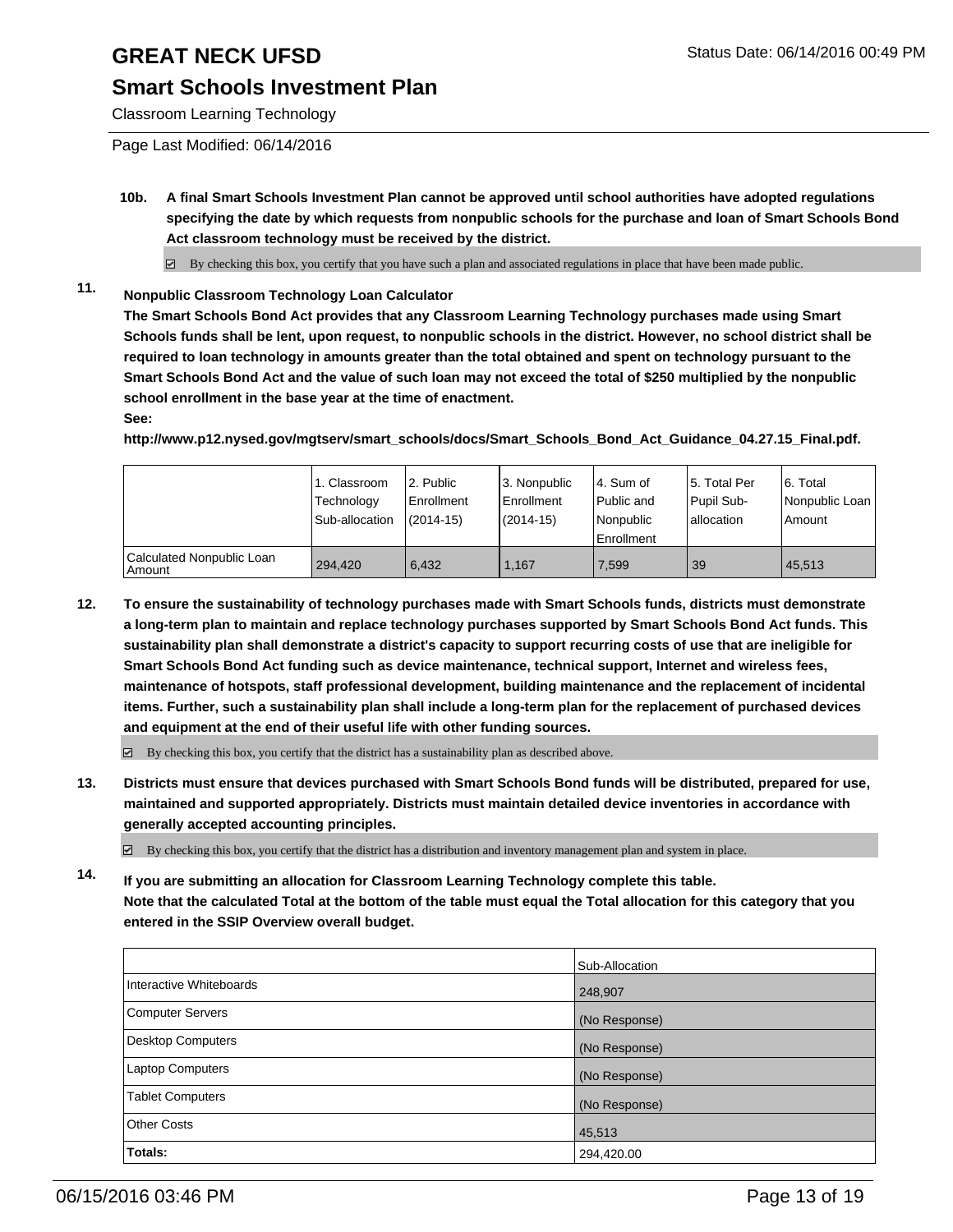### **Smart Schools Investment Plan**

Classroom Learning Technology

Page Last Modified: 06/14/2016

| Select the allowable expenditure<br>type.<br>Repeat to add another item under<br>each type. | Item to be Purchased                                                                       | Quantity | Cost per Item | <b>Total Cost</b> |
|---------------------------------------------------------------------------------------------|--------------------------------------------------------------------------------------------|----------|---------------|-------------------|
| Interactive Whiteboards<br>Interactive Whiteboards                                          | Interactive Flat Panel Display<br>Rail System and Wall Mount for<br>Interactive Flat Panel | 57<br>60 | 3,899<br>415  | 222.243<br>24.900 |
| Interactive Whiteboards                                                                     | <b>HDMI Cable</b>                                                                          | 63       | 28            | 1,764             |
| <b>Other Costs</b>                                                                          | Non-Public School Allocation To Be<br>Determined                                           | 1        | 45,513        | 45,513            |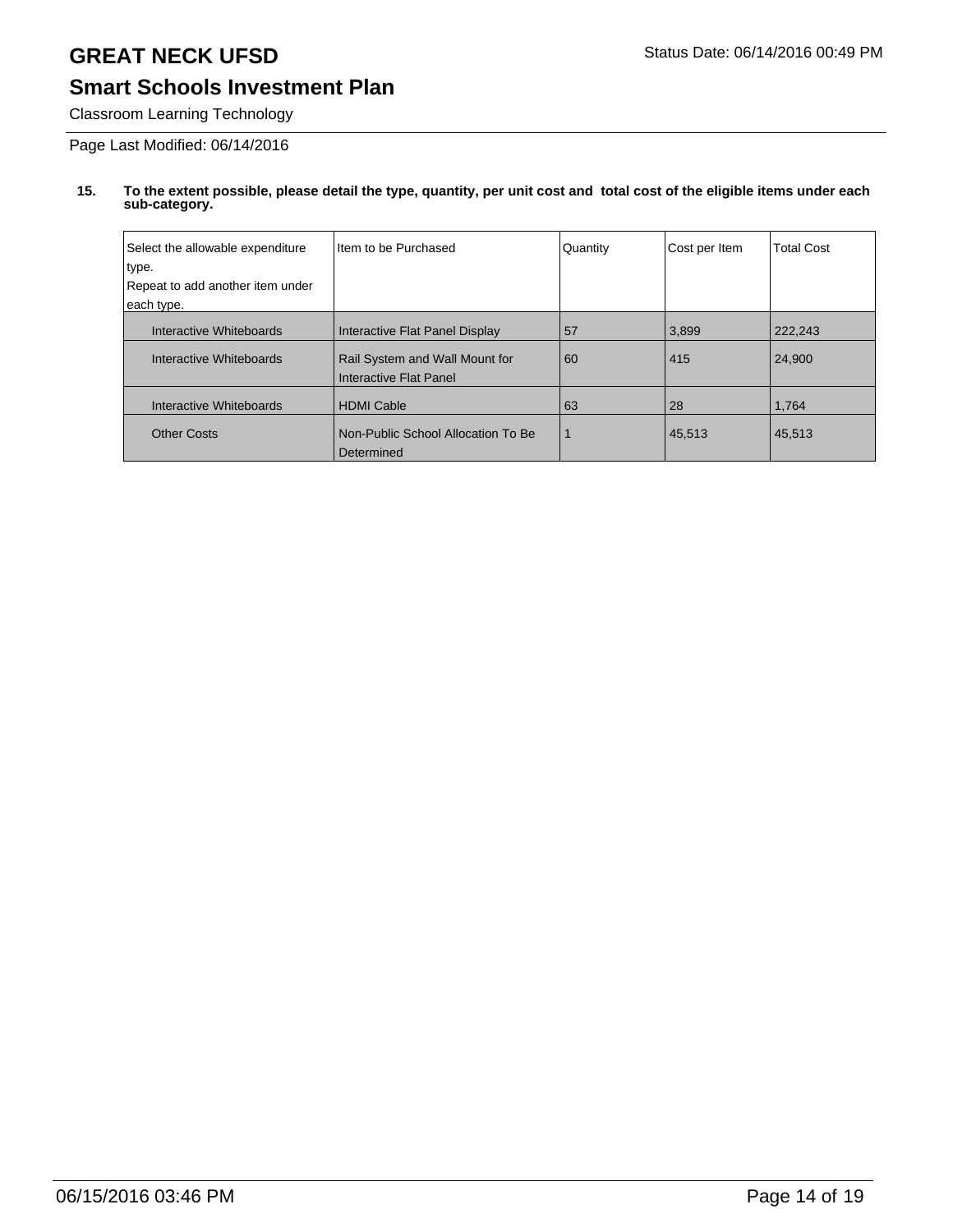### **Smart Schools Investment Plan**

Pre-Kindergarten Classrooms

Page Last Modified: 12/18/2015

**1. Provide information regarding how and where the district is currently serving pre-kindergarten students and justify the need for additional space with enrollment projections over 3 years.**

(No Response)

- **2. Describe the district's plan to construct, enhance or modernize education facilities to accommodate prekindergarten programs. Such plans must include:**
	- **Specific descriptions of what the district intends to do to each space;**
	- **An affirmation that pre-kindergarten classrooms will contain a minimum of 900 square feet per classroom;**
	- **The number of classrooms involved;**
	- **The approximate construction costs per classroom; and**
	- **Confirmation that the space is district-owned or has a long-term lease that exceeds the probable useful life of the improvements.**

(No Response)

**3. Smart Schools Bond Act funds may only be used for capital construction costs. Describe the type and amount of additional funds that will be required to support ineligible ongoing costs (e.g. instruction, supplies) associated with any additional pre-kindergarten classrooms that the district plans to add.**

(No Response)

**4. All plans and specifications for the erection, repair, enlargement or remodeling of school buildings in any public school district in the State must be reviewed and approved by the Commissioner. Districts that plan capital projects using their Smart Schools Bond Act funds will undergo a Preliminary Review Process by the Office of Facilities Planning.**

| <b>Project Number</b> |  |
|-----------------------|--|
| (No Response)         |  |

**5. If you have made an allocation for Pre-Kindergarten Classrooms, complete this table.**

**Note that the calculated Total at the bottom of the table must equal the Total allocation for this category that you entered in the SSIP Overview overall budget.**

|                                          | Sub-Allocation |
|------------------------------------------|----------------|
| Construct Pre-K Classrooms               | (No Response)  |
| Enhance/Modernize Educational Facilities | (No Response)  |
| Other Costs                              | (No Response)  |
| Totals:                                  |                |

| Select the allowable expenditure | Item to be purchased | Quantity      | Cost per Item | <b>Total Cost</b> |
|----------------------------------|----------------------|---------------|---------------|-------------------|
| type.                            |                      |               |               |                   |
| Repeat to add another item under |                      |               |               |                   |
| each type.                       |                      |               |               |                   |
| (No Response)                    | (No Response)        | (No Response) | (No Response) | (No Response)     |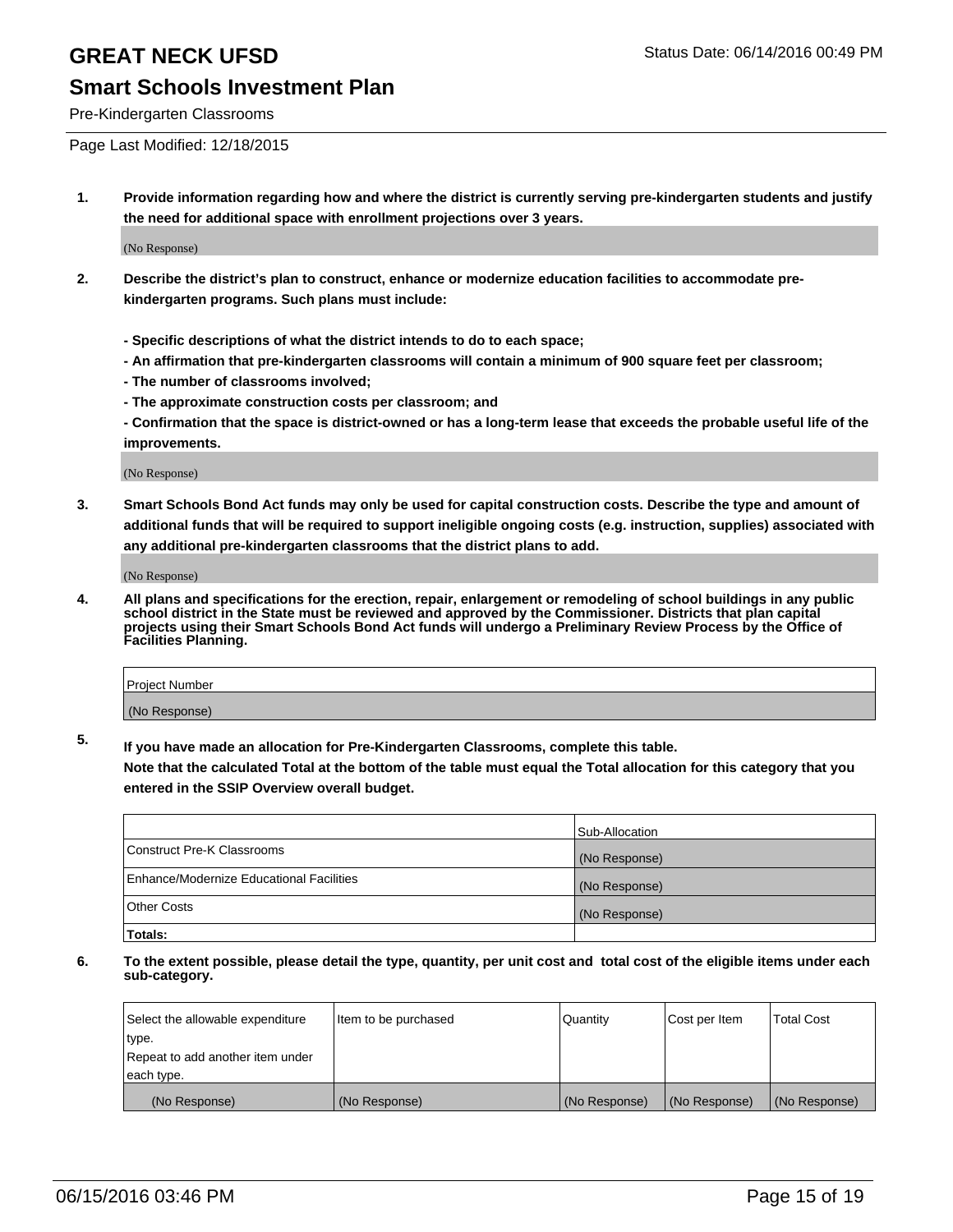### **Smart Schools Investment Plan**

Replace Transportable Classrooms

Page Last Modified: 12/18/2015

**1. Describe the district's plan to construct, enhance or modernize education facilities to provide high-quality instructional space by replacing transportable classrooms.**

(No Response)

**2. All plans and specifications for the erection, repair, enlargement or remodeling of school buildings in any public school district in the State must be reviewed and approved by the Commissioner. Districts that plan capital projects using their Smart Schools Bond Act funds will undergo a Preliminary Review Process by the Office of Facilities Planning.**

| <b>Project Number</b> |  |
|-----------------------|--|
| (No Response)         |  |

**3. For large projects that seek to blend Smart Schools Bond Act dollars with other funds, please note that Smart Schools Bond Act funds can be allocated on a pro rata basis depending on the number of new classrooms built that directly replace transportable classroom units.**

**If a district seeks to blend Smart Schools Bond Act dollars with other funds describe below what other funds are being used and what portion of the money will be Smart Schools Bond Act funds.**

(No Response)

**4. If you have made an allocation for Replace Transportable Classrooms, complete this table. Note that the calculated Total at the bottom of the table must equal the Total allocation for this category that you entered in the SSIP Overview overall budget.**

|                                                | Sub-Allocation |
|------------------------------------------------|----------------|
| Construct New Instructional Space              | (No Response)  |
| Enhance/Modernize Existing Instructional Space | (No Response)  |
| <b>Other Costs</b>                             | (No Response)  |
| Totals:                                        |                |

| Select the allowable expenditure | Item to be purchased | <b>Quantity</b> | Cost per Item | <b>Total Cost</b> |
|----------------------------------|----------------------|-----------------|---------------|-------------------|
| type.                            |                      |                 |               |                   |
| Repeat to add another item under |                      |                 |               |                   |
| each type.                       |                      |                 |               |                   |
| (No Response)                    | (No Response)        | (No Response)   | (No Response) | (No Response)     |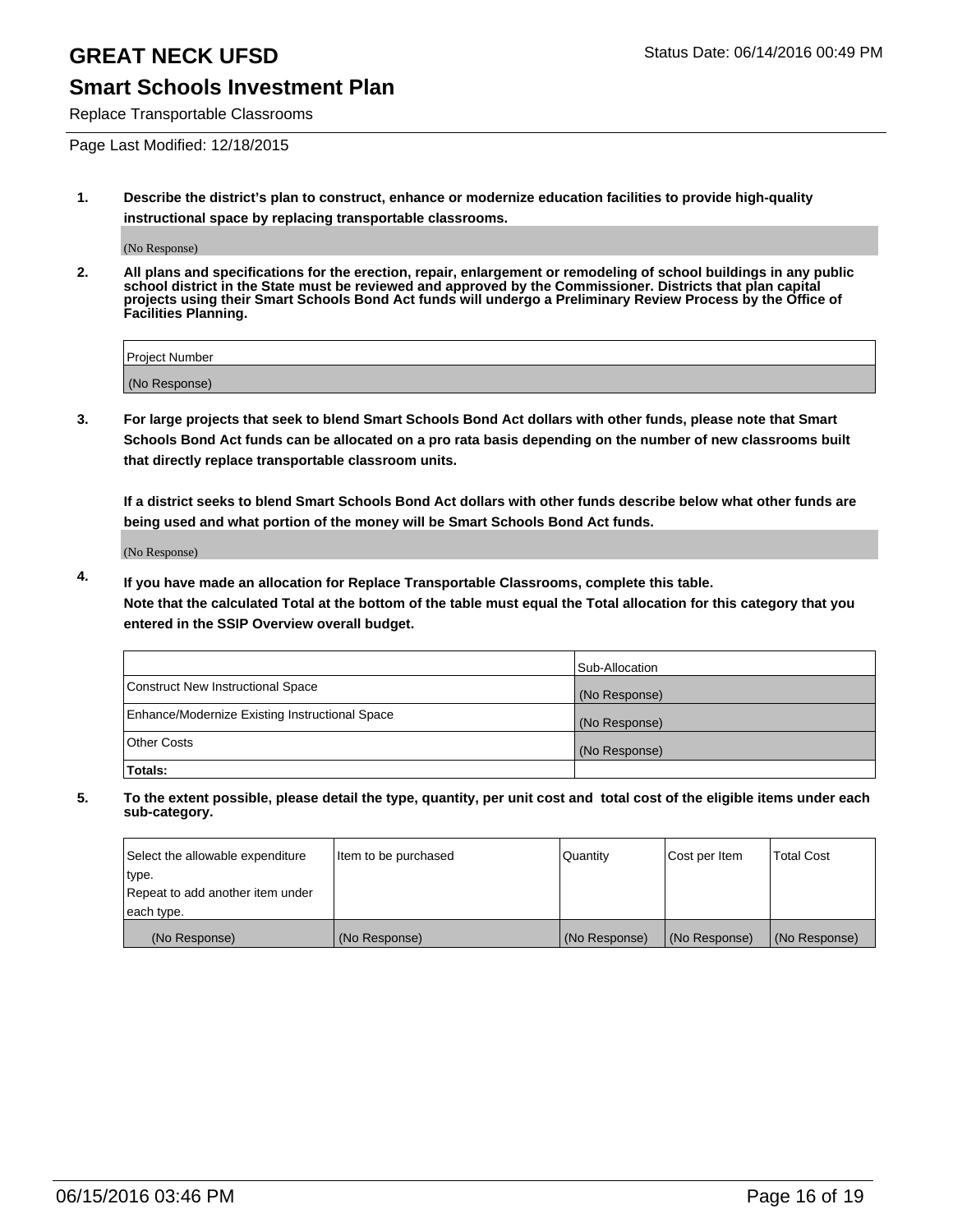### **Smart Schools Investment Plan**

#### High-Tech Security Features

Page Last Modified: 06/14/2016

#### **1. Describe how you intend to use Smart Schools Bond Act funds to install high-tech security features in school buildings and on school campuses.**

Our district already has a fully functional and fully implemented external video surveillance system covering all entrances, exits, playgrounds, and parking lots at all our school buildings. We have started to install internal video security cameras in public areas inside of our schools and have been able to fund such systems in our two middle schools and our PreK/Kindergarten Center. Smart Schools Bond Act funds will enable us to purchase and install the cabling and video cameras needed for internal video security in four additional schools in our district, our four elementary schools without such a system already in place. This will enable us to monitor hallways and stairwells inside of these schools live and go back in time to hold transgressors accountable for their behavior.

**2. All plans and specifications for the erection, repair, enlargement or remodeling of school buildings in any public school district in the State must be reviewed and approved by the Commissioner. Districts that plan capital projects using their Smart Schools Bond Act funds will undergo a Preliminary Review Process by the Office of Facilities Planning.** 

| <b>Project Number</b> |  |
|-----------------------|--|
| 28-04-07-03-7-999-006 |  |

- **3. Was your project deemed eligible for streamlined Review?**
	- Yes
	- **Ø** No
- **4. Include the name and license number of the architect or engineer of record.**

| <i>Name</i>                                                | <b>ILicense Number</b> |
|------------------------------------------------------------|------------------------|
| Roger A. Smith, A.I.A, of Burton, Behrendt and Smith (BBS) | 16514                  |

**5. If you have made an allocation for High-Tech Security Features, complete this table. Note that the calculated Total at the bottom of the table must equal the Total allocation for this category that you entered in the SSIP Overview overall budget.**

|                                                      | Sub-Allocation |
|------------------------------------------------------|----------------|
| Capital-Intensive Security Project (Standard Review) | (No Response)  |
| <b>Electronic Security System</b>                    | 173,354        |
| <b>Entry Control System</b>                          | (No Response)  |
| Approved Door Hardening Project                      | (No Response)  |
| <b>Other Costs</b>                                   | (No Response)  |
| Totals:                                              | 173,354.00     |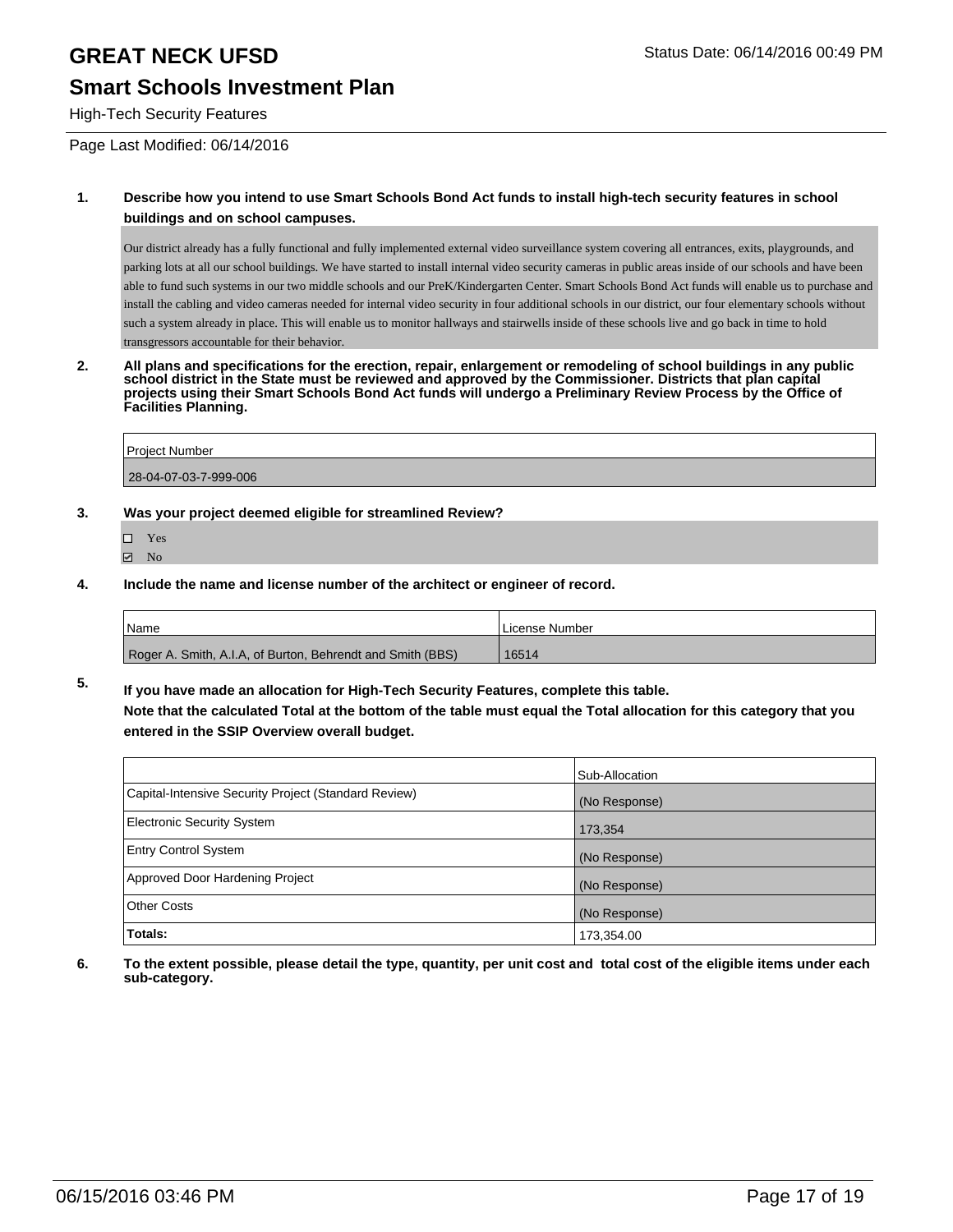# **Smart Schools Investment Plan**

High-Tech Security Features

Page Last Modified: 06/14/2016

| Select the allowable expenditure<br>type.<br>Repeat to add another item under<br>each type. | Item to be purchased                                                   | Quantity | Cost per Item | <b>Total Cost</b> |
|---------------------------------------------------------------------------------------------|------------------------------------------------------------------------|----------|---------------|-------------------|
| <b>Electronic Security System</b>                                                           | AXIS-0761-001 AXIS P3225 Day/Night<br><b>Fixed Dome Video Cameras</b>  | 118      | 649           | 76,582            |
| <b>Electronic Security System</b>                                                           | <b>IPV-VS-VMS-SW-1 VMS Single</b><br>Camera License                    | 118      | 129           | 15.222            |
| <b>Electronic Security System</b>                                                           | ATS-CMP4/5E-Gray Cat. 5e UTP 4-<br>Pari Solid CMP Gray 1000 Foot Cable | 25       | 220           | 5,500             |
| <b>Electronic Security System</b>                                                           | Installation, Configuration and<br>Integration                         | 507      | 150           | 76,050            |